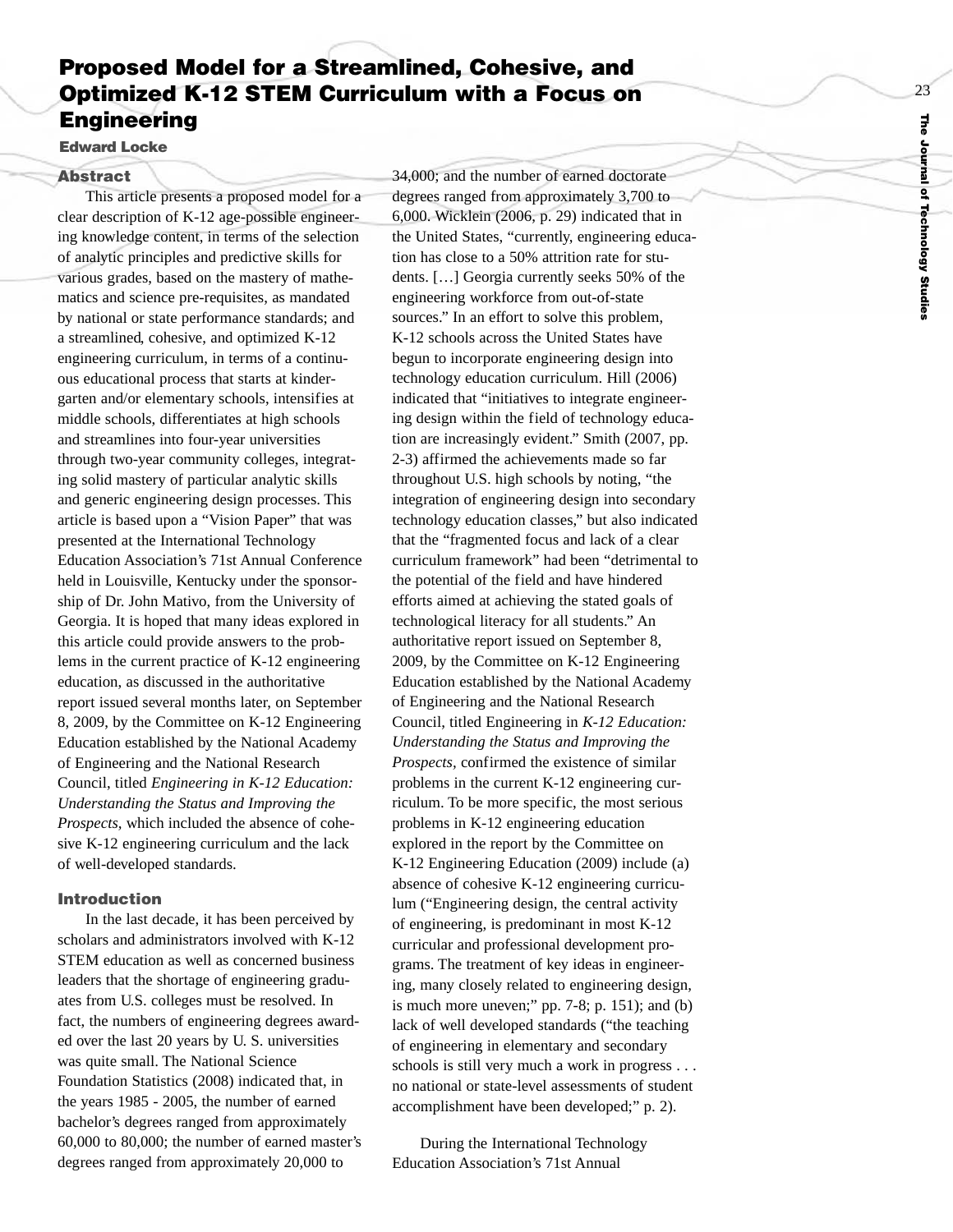Conference, and under the sponsorship of Dr. John Mativo, from the University of Georgia, this author presented a proposed model for:

- A Clear Description of K-12 Age-Appropriate Engineering Knowledge Content: Selection of K-12 age-appropriate engineering analytic principles and predictive skills for various grade levels should be based on the mastery of mathematics and science (notably physics and chemistry) prerequisites, as mandated by national or state performance standards for previous or same grade levels.
- A Streamlined, Cohesive, and Optimized K-12 Engineering Curriculum: A cohesive and continuous educational process that starts at kindergarten and elementary

studies and (b) the integration of traditional formula-based analytic computations and physical laboratory experiments with modern digital simulation technology. The proposed curriculum is intended to seamlessly link K-12 engineering and technology curricula to university engineering programs, by making engineering knowledge content learned at K-12 schools transferable to engineering courses taught at the university level; this is the "missing E" (engineering) that has been neglected by existing models of K-12 STEM curricula.

This proposed model might contribute to the solution of the problems described in the report by the Committee on K-12 Engineering Education (2009).



**Figure 1. A streamlined vision for a life-long STEM education.**

schools, intensifies at middle schools, differentiates at high schools, and streamlines into four-year universities through twoyear community colleges could be a solution to various problems in U. S. engineering education. This principle of streamlining could also apply to various fields of STEM (see Figures 1 and 2). The optimization of K-12 engineering education could be achieved through (a) the integration of particular analytic and predictive principles and skills, with different modes of generic engineering design process, both transferable to collegiate engineering

# *Proposed Model for a Clear Description of K-12 Age-Appropriate Engineering Knowledge Content*

The key to understanding how to scientifically, rationally, and effectively infuse engineering analytic content knowledge and the design process into K-12 curriculum can be related to the understanding of the following four basic types of relations:

(1) Relations among mathematics, science, engineering, and technology: Mathematics provides computational tools for the predictive analysis in sciences, engineering, and technology; it is the primary gatekeeper for the inclusion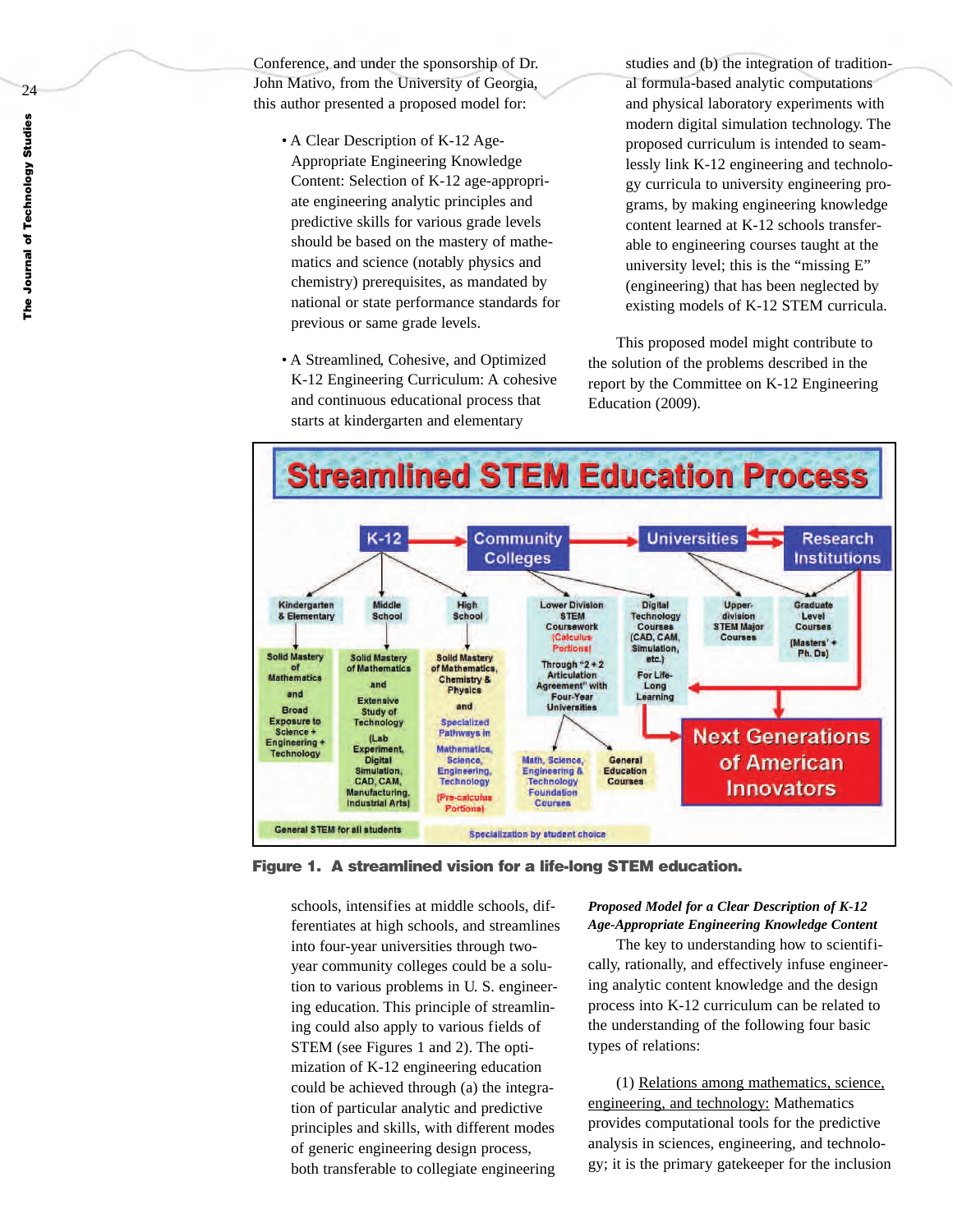## **Specialized High School STEM Education**



**Figure 2. A streamlined model for STEM education.**

or noninclusion of any science, engineering, or technology topic into any course taught at any grade level. Sciences (physics, chemistry, biology, etc.) are concerned with discovery and delivery of knowledge, and they form the foundation for engineering and technology; additionally, sciences (notably physics and chemistry) constitute the secondary gatekeeping determinants. Engineers apply knowledge gained through the scientific process in the creative design of products and systems to be used in solving everyday problems, and they are the vital link in the STEM system that transforms "pure" knowledge into usable and financially profitable assets (products and systems), through the process of innovation. Technology is the skills of applying, maintaining, and arranging products and systems in the solution of daily problems. Based on this understanding, the selection of engineering topics for any grade level must be based on the prior mastery of prerequisite principles and skills in mathematics and science courses.

(2) Relations between specific engineering analytic knowledge content and the generic engineering design process: Mastery of a sufficient amount of specific analytic knowledge content (principles, concepts, computational skills using formulas or simulation software, as

well as experimental and research methods) constitutes the foundation for meaningful engineering design; in contrast, engineering design gives students an opportunity to synthesize knowledge and skills gained from various branches of engineering into workable solutions that help create and maintain usable products and systems. Based on this understanding, the inclusion of engineering as a meaningful K-12 subject must be based on an appropriate balance between instruction of specific engineering analytic knowledge content and the inculcation of the ability of using engineering design processes.

(3) Relations between different modes of design and different stages of K-12 students' cognitive developmental level: Design processes could include different modes.

• Creative and Conceptual Design: Examples of this mode include conceptual imagination, ideation for simple product and tools (e.g., everyday items, such as shopping bags, benches, chairs, tables). Kindergarten and elementary school students are good at wild imagination with little training, but at this age they are just beginning to learn basic mathematics and sciences; thus, this mode could be used in Grades K-5.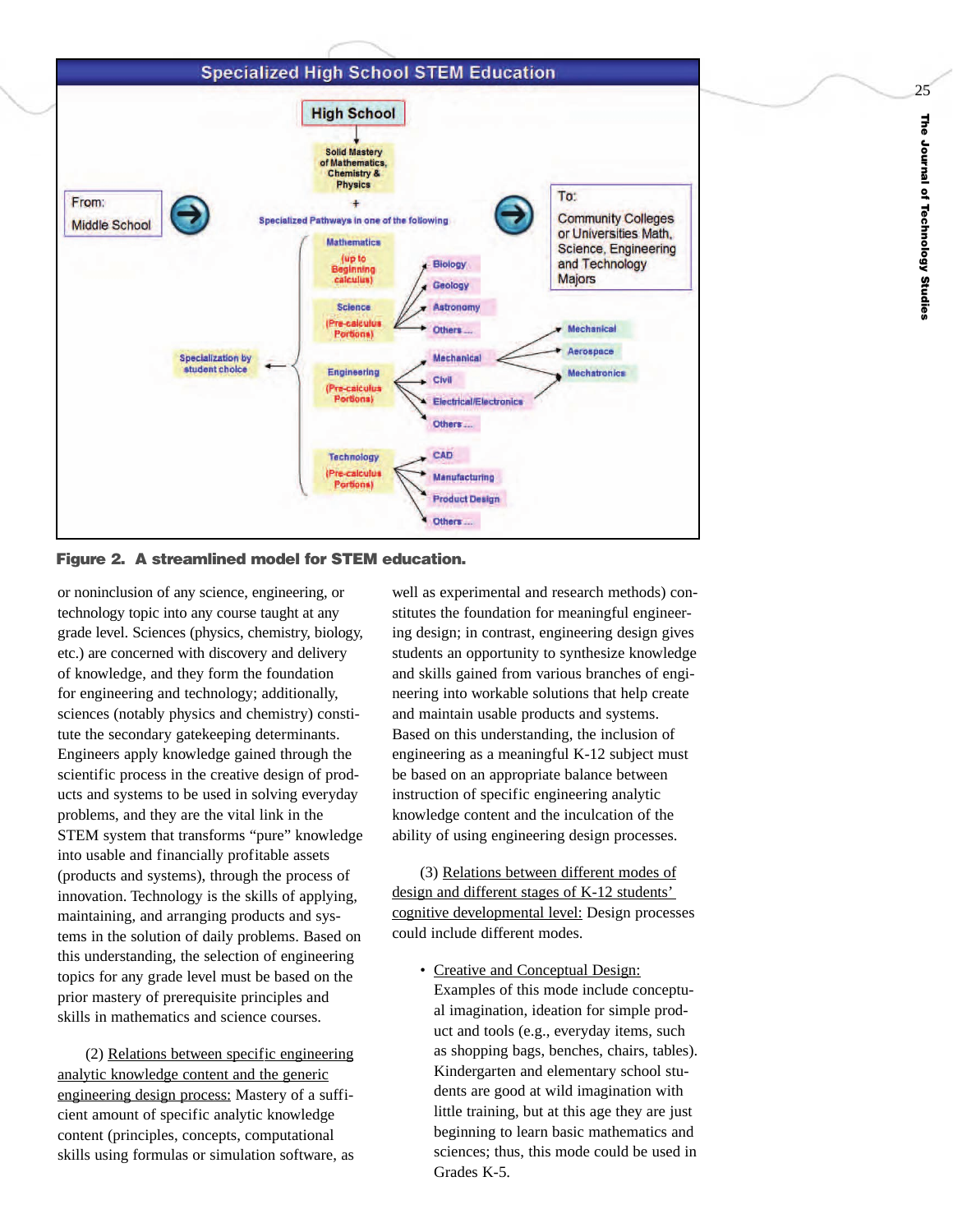- Technology Education Design: This mode of design is based on "trial-and-error" or "hypothesis-and-testing" experiments; and it is an important method of scientific inquiry. An example of this mode could be the design, fabrication, and testing of composite materials, based on a rational hypothesis and its proof or disproof through experiments. This mode could be used in Grades 6-8.
	- Analytic Reduction: This mode is good for solving well-structured, simple, and usually closed-ended engineering design problems (e.g., designing a gear set that changes speed and direction of rotational motions) that are focused on scientific and technological issues. It is suitable for stand-alone engineering foundation or specialty courses that deal with particular sets of knowledge content. This mode could be used in Grades 9-11.
	- Systems Thinking: This mode of design is good for solving ill-structured, openended, and complex engineering design problems, which involve not only many branches of science and engineering, but also social studies (culture and economics), ecology and arts. It generally could lead to multiple results that satisfy the original design requirements. This is the most frequentl y used mode in real-world engineering design practice. Examples of this mode include senior-year design projects in any typical university undergraduate engineering program. This mode would be most suitable for Grade 12 or graduation year "capstone" design courses, and it could be used for extracurricular interdisciplinary design projects throughout Grades K-12.

Engaging K-12 students in the design process is feasible. Previous research conducted by Fleer (2000) and funded by the University of Canberra and the Curriculum Corporation of Australia for the development of a technology curriculum concluded that children as young as 3 to 5 years of age can engage in oral and visual planning as part of the process of making things from materials; their planning involved the use of lists and designs of what they intended to make. Claxton, Pannells, and Rhoads (2005) indicated that the level of developmental maturity occurred around 5 to 6 years of age; that a

creative peak occurred at 10 to 11 years old; and that "after age 12, a gradual but steady rise in creativity occurred through the rest of adolescence until a second peak was reached around 16 years of age" (p. 328).

(4) Relations between kindergarten/elementar y education and secondar y education: Throughout the Grades K-6, students barely learn the basics of STEM, English language, and other mandated subjects; they have a very limited set of mathematics skills to carry out engineering analysis and prediction-related computations; thus, an integrative STEM approach in general science courses, with broad exposure to a variety of science, engineering, and technology subjects, would be very age-appropriate. At the secondary level, students either have mastered or are in the process of mastering more in-depth and specialized mathematics skills (algebra, geometry, trigonometry), and they have mastered basic scientific principles that are needed for understanding engineering analytic principles; thus, more extensive engineering studies could be implemented; here, depth and specialty should be emphasized.

## *Method for the Selection of K-12 Age-Appropriate Analytic Principles and Skills*

Up to this date, "hard-core" engineering content from various subjects, such as statics, dynamics, and fluid mechanics, are generally not systematicall y taught until students enroll in university undergraduate courses; however, textbooks used in these courses could be analyzed to determine the mathematics and science (notably physics and chemistry) prerequisites for various topics covered therein. Topics whose prerequisites are covered at various K-12 grade levels could be selected for pedagogic experiments at higher grade levels, to determine their age-appropriateness. This author' s research on high school age-appropriate statics and fluid mechanics topics, during Spring 2009, at the University of Georgia, incorporated the following steps:

- (1) Select textbooks and instructor solution manuals that are among the most popular for undergraduate engineering statics and fluid mechanics courses;
- (2) Read carefully every paragraph in the body text to find and record the prerequisite science knowledge content needed for each topic (notably physics and chemistry);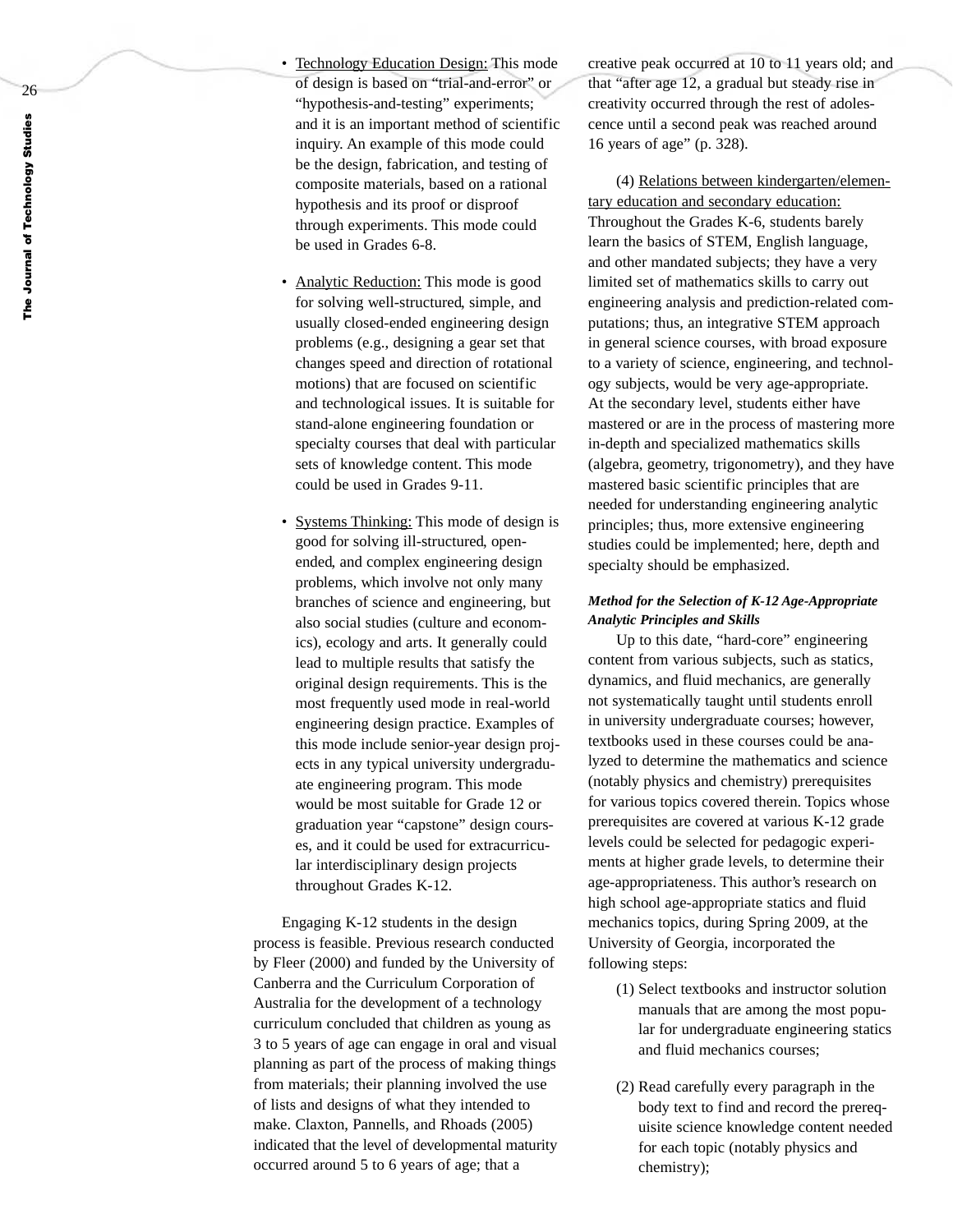- (3) Find the relevant computational formulas to determine and record the mathematics skills needed; and
- (4) Compare the recorded data with the mandates of the Performance Standards for Mathematics and Sciences of the Department of Education of a selected state, to determine the grade level for the inclusion of the topic.

This previous research indicated that, using the mandates of the Performance Standards for Mathematics and Sciences of one of the "lowperforming" states in the United States, around 50% of all topics in the textbooks used in undergraduate statics and fluid mechanics courses are based on precalculus mathematics skills and on scientific principles that are covered prior to 9th grade, and therefore, could be taught to 9th Grade high school students. For other foundation engineering courses common to all undergraduate programs, such as dynamics, strength of materials and material science, heat transfer, thermodynamics, engineering economics, and aerodynamics, the percentage figure ranges from 30% to 50% based on this author's rough estimates using similar standards.

Even though high school students could lear n engineering topics, this does not automatically mean that they would have enough energy to proceed. Due to many factors, K-12 schedules are crowded with many mandated subjects; and the academic resources for implementing engineering curriculum are rather limited. Thus, realistically only the most important engineering analytic content knowledge can be attempted to be infused in the curriculum. Expert opinions of the relativ e importance of various topics can be collected, possibly through a five-point Likert scale, four-round Delphi survey. This survey could be used to determine the relativ e importance of various engineering analytic principles and computational skills for inclusion into a potentially viable K-12 engineering curriculum and eventually to establish a set of national or state K-12 engineering performance standards.

## *Proposed Model for a Streamlined, Cohesive, and Optimized K-12 Engineering Curriculum*

Based on the above mechanism for the development of a clear description of K-12 age-appropriate engineering knowledge content, in this article the author proposes a new model for a streamlined, cohesive, logical, and

optimized K-12 Engineering Curriculum, which could also be used as a general model for STEM, including mathematics and sciences (Figures 1 and 2). This new model could provide a workable framework for organizing and sequencing the essential knowledge and skills to be developed through K-12 engineering education in a rigorous or systematic way, making the future K-12 Engineering curriculum optimally connected to college-level engineering programs and to real world practice, and eventually lead to the establishment of formal national and state learning standards or guidelines on K-12 Engineering Education.

The Proposed Model would include two components: a Regular Curriculum (Table 1) for all students enrolled in K-12 Engineering Curriculum or "Career Pathways," and an Extracurricular Enrichment Program for selected groups of students.

#### *First Component - Regular Curriculum*

Lewis (2007) indicated that, "to become more entrenched in schools, engineering education will have to take on the features of a school subject and argued in terms of what is good for children" (p. 846). In addition, Lewis (2007) discussed the need to (a) establish a "codified body of knowledge that can be ordered and articulated across the grades" with focused attempt to systematize the state of the art in engineering in a way that is translatable in schools (instead of short term efforts focused on a particular topic or unit) and (b) make engineering education a coherent system with the creation of content standards for the subject area, in line with science and technology education (pp. 846-848).

As shown in Table 1, the Regular Curriculum is designed for all students who are interested in STEM Career Pathways and could be adequately trained in basic mathematics skills; it is aimed at implementing engineering design process stepby-step, progressing from simple to complex, from easy to difficult, from broad to deep, from generic to special, in an incremental, logical, systematic, and cohesive sequence. This is based on age-appropriateness, with a deep respect for timeproven traditional pedagogy while incorporating the positive achievements of the recent decade in instructional technology, especially in terms of digital modeling and simulation technology. This curriculum is divided into several stages, each corresponding to the infusion of engineering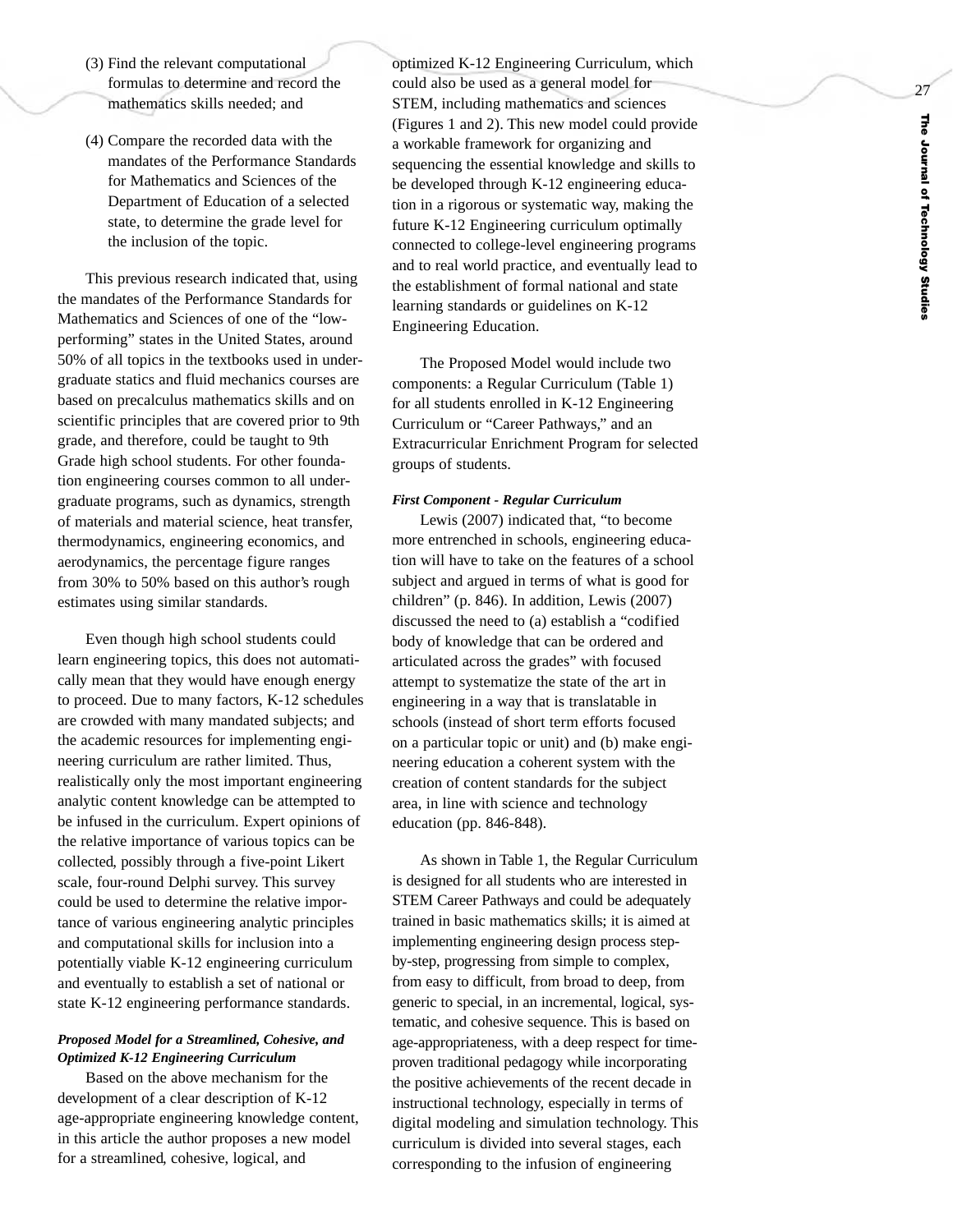# **Table 1. Regular K-12 Engineering Curriculum Flow Chart**

| Grades K-5<br>(Kindergarten $\&$<br><b>Elementary School)</b><br>$\rightarrow$ For all students                                                                                                                                                                                                                                                                                                                                                                                                         | Grades 6-8<br>(Middle School)<br>$\rightarrow$ For all students,<br>especially the STEM-                                                                                                                                                                                                                                                                                                                                                                                                                     | Grades 9-11<br>(High School)<br>For all Engineering<br>Pathway students                                                                                                                                                                                                                                                                                                                                                                                                                                                                                    | Grade 12<br>(High School<br><b>Graduation Year)</b><br>> For all Engineering                                                                                                                                                                                                                                                                                                                                                                       |  |  |  |  |  |  |  |
|---------------------------------------------------------------------------------------------------------------------------------------------------------------------------------------------------------------------------------------------------------------------------------------------------------------------------------------------------------------------------------------------------------------------------------------------------------------------------------------------------------|--------------------------------------------------------------------------------------------------------------------------------------------------------------------------------------------------------------------------------------------------------------------------------------------------------------------------------------------------------------------------------------------------------------------------------------------------------------------------------------------------------------|------------------------------------------------------------------------------------------------------------------------------------------------------------------------------------------------------------------------------------------------------------------------------------------------------------------------------------------------------------------------------------------------------------------------------------------------------------------------------------------------------------------------------------------------------------|----------------------------------------------------------------------------------------------------------------------------------------------------------------------------------------------------------------------------------------------------------------------------------------------------------------------------------------------------------------------------------------------------------------------------------------------------|--|--|--|--|--|--|--|
|                                                                                                                                                                                                                                                                                                                                                                                                                                                                                                         | oriented ones                                                                                                                                                                                                                                                                                                                                                                                                                                                                                                |                                                                                                                                                                                                                                                                                                                                                                                                                                                                                                                                                            | Pathway students                                                                                                                                                                                                                                                                                                                                                                                                                                   |  |  |  |  |  |  |  |
| <b>Knowledge Content (Course Works)</b>                                                                                                                                                                                                                                                                                                                                                                                                                                                                 |                                                                                                                                                                                                                                                                                                                                                                                                                                                                                                              |                                                                                                                                                                                                                                                                                                                                                                                                                                                                                                                                                            |                                                                                                                                                                                                                                                                                                                                                                                                                                                    |  |  |  |  |  |  |  |
| <b>STEM Courses</b> (2 courses;<br>throughout Grades K-5):<br>1st Course (Grades K-5) -<br>Mathematics.<br>2nd Course (Grades K-5) -<br>Integrated Science,<br>Engineering and<br>Technology:<br>• General Principles of<br>Science, Engineering<br>and Technology;<br>• Diverse Topics in<br>Science, Engineering<br>and Technology;<br>• Ecologically<br>Sustainable<br>Application of<br>Science, Engineering<br>and Technology.<br>• Careers & Ethics in<br>Science, Engineering<br>and Technology. | Mathematics & Science<br>(2 courses; throughout<br>Grades 6-8).<br>Technology (8 Subjects<br>organized into 4 Full Year<br>Courses; 1 Course per<br>Grade/Year):<br>1st Course (Grade 6) -<br>Product Design &<br>Manufacturing:<br>• Engineering Drafting,<br>Solid Modeling &<br>Product Design;<br>• Manufacturing<br>Systems.<br>2nd Course (Grade 7, an<br>extension to Grade 6<br>Science Course) -<br>Humans & Environment:<br>• Power & Energy;<br>• Construction Systems.<br>3rd Course (Grade 8) - | Mathematics & Sciences<br>(2 courses; throughout<br>Grades 9-11. For Sciences,<br>Physics and Chemistry are<br>mandatory).<br><b>Engineering Foundation</b><br>(Several Subjects organized<br>into 3 Courses; 1 Course<br>per Semester):<br>1st Course (Grade 9, 1st<br>Semester) - Engineering<br>Mechanics I:<br>• Statics & Dynamics;<br>2nd Course (Grade 9, 2nd<br>Semester) - Engineering<br>Mechanics II:<br>• Fluid Mechanics $&$<br>Aerodynamics;<br>• Heat Transfer &<br>Thermodynamics.<br>3rd Course (Grade 10, 1st<br>Semester) - Engineering | Design "Capstone" (2<br>Courses at Grades 12).<br>1st Course (Grade 12, 1st<br>Semester) - Engineering<br>Design Capstone I:<br>• Mini Lesson:<br>Engineering<br>Economics, and other<br>topics relevant to the<br>design project;<br>• Design activities<br>(teamwork).<br>2nd Course (Grade 12,<br>2nd Semester) -<br><b>Engineering Design</b><br>Capstone II:<br>• Design activities<br>(teamwork).<br>• Prototyping activities<br>(teamwork). |  |  |  |  |  |  |  |
| ➤<br><b>Mode of Design Process</b>                                                                                                                                                                                                                                                                                                                                                                                                                                                                      | <b>Technology Aesthetics</b><br>& Ergonomics:<br>• Digital Graphics<br>Design & Product<br>Aesthetics:<br>· Ergonomics, Safety<br>& Appropriate<br>Technology<br>Development.<br>4th Course (Grade 8, to be<br>taught as a part of Science<br>Course) - Electronics &<br>Control Technology:<br>• Electrical Circuitry<br>Design, Component<br>Selection & Digital<br>Simulation;<br>• Robotics Assembly &<br>Programming.                                                                                   | Materials:<br>• Strength of Materials;<br>• Materials Properties,<br>Treatment & Selection.<br>Engineering Pathway (3<br>courses; 1/semester; 2nd<br>Semester of Grade 10,<br>1st and 2nd Semester of<br>Grade 11).<br>Note: For non-Engineering<br>Pathways (Science,<br>Technology and mathemat-<br>ics), the Foundation and<br>Pathway courses would be<br>different.                                                                                                                                                                                   | Note: For non-Engineering<br>Pathways (Science,<br>Technology and<br>mathematics), the Design<br>"Capstone" courses would<br>be changed to Research or<br>Manufacturing<br>"Capstone."                                                                                                                                                                                                                                                             |  |  |  |  |  |  |  |
| Creative, Conceptual and                                                                                                                                                                                                                                                                                                                                                                                                                                                                                | Engineering & Technology                                                                                                                                                                                                                                                                                                                                                                                                                                                                                     | Analytic Reduction" for                                                                                                                                                                                                                                                                                                                                                                                                                                                                                                                                    | Ill-structured and                                                                                                                                                                                                                                                                                                                                                                                                                                 |  |  |  |  |  |  |  |
| light analytic (assignments).                                                                                                                                                                                                                                                                                                                                                                                                                                                                           | Experiment (assignments).                                                                                                                                                                                                                                                                                                                                                                                                                                                                                    | "Well-structured problems<br>("Mini Capstone" or final<br>design or research project<br>for each course)                                                                                                                                                                                                                                                                                                                                                                                                                                                   | Systems Thinking"<br>("Capstone" graduation<br>project)                                                                                                                                                                                                                                                                                                                                                                                            |  |  |  |  |  |  |  |

design into a period of K-12 education: (a) kindergarten and elementary schools; (b) middle schools; (c) high schools; and (d) graduation year.

At Grades K-5 (kindergarten to elementary schools): All students would be introduced to science, engineering, and technology, while they built a solid foundation in mathematics.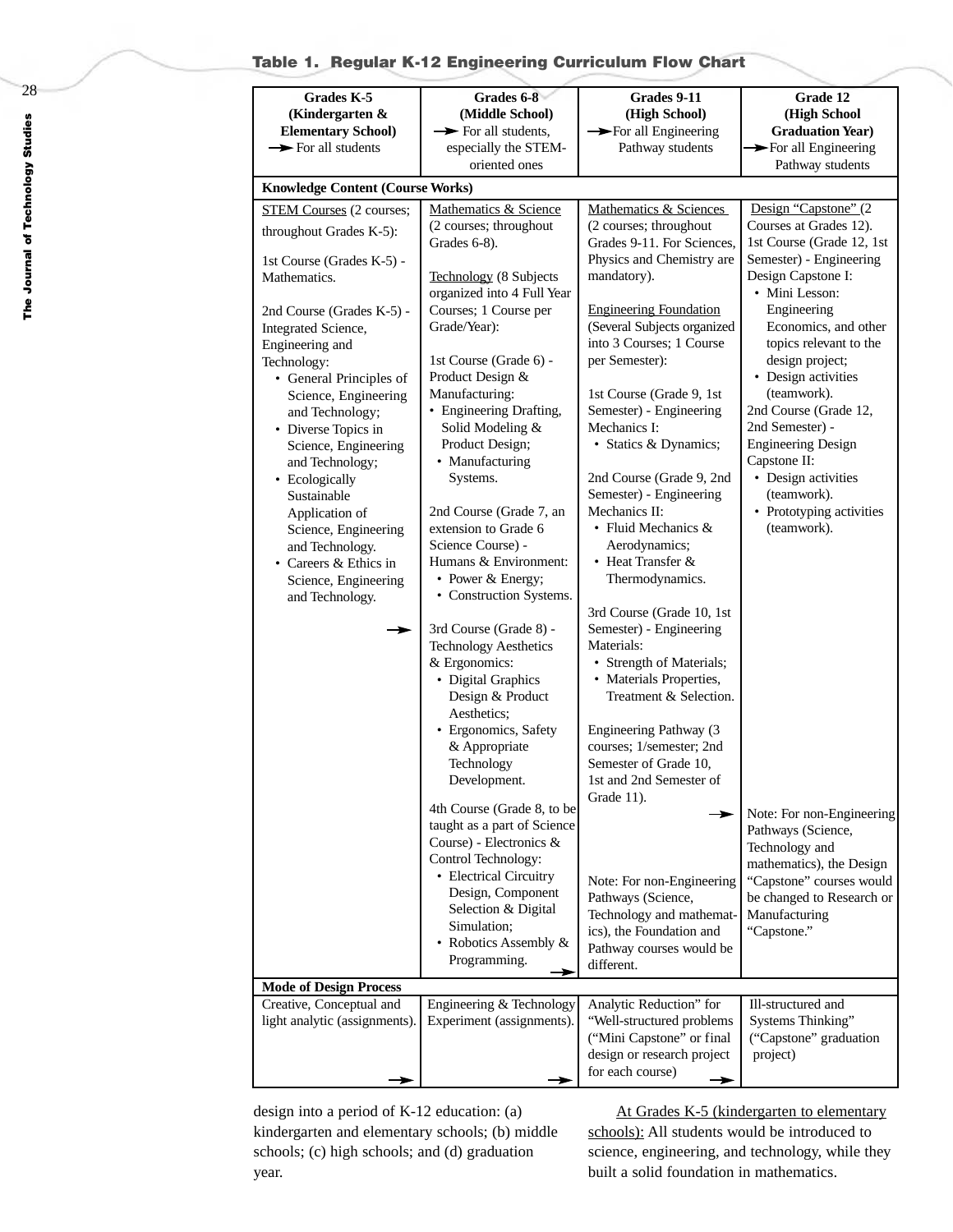Students would be given an opportunity to: (a) have a broad exposure to diverse aspects of science, engineering and technology (the "breadth"); (b) foster ability of creative imagination (the "wild"); and (c) foster a systemic and holistic view of technological systems as interactive and interconnected. Students would master similar knowledge content that is traditionally required of college engineering and technology students in the following courses: Introduction to Science, Engineering and Technology; Engineering Ethics; and Appropriate Engineering and Technology. This stage would be similar to what many of U.S. K-12 schools have practiced during the past decade. Minimal modifications would be made regarding infusing age-appropriate engineering knowledge content through contextual, handson, and creative design activities.

At Grades 6-8 (middle schools): Courses included in this stage should be made available to all students and taken b y all STEM-oriented students. During this stage, all students would consolidate their mathematics and science foundation and explore the basics of traditional and moder n technology with more specialized and stand-alone courses. Students would master the fundamentals of modern technology that are associated with engineering (e.g., CAD and 3D modeling, traditional and CNC manufacturing process, and others). This coursework would prepare them for a lifelong career related to STEM. For non-STEM-oriented students, technology courses included in this part of the Proposed Model could still help them to gain practical skills with lifelong benefits. The mathematics and science portions of this part of the Proposed Model would still be similar to what most of U.S. schools have practiced in the past, except that the content knowledge would be more specialized and intensive, including some relevant engineering topics, either as "word problems" or as mini research projects. In addition, specialized and intensive engineering-related technology courses would be offered.

At Grades 9-11 (high schools): Selective courses included in this stage should be taken by students enrolled in separate STEM Career Pathways; as shown in Figure 2, these Career Pathways could be any branches of science (biology, chemistry, physics, etc.), technology (CAD, manufacturing, product design, etc.), engineering (mechanical, civil, electrical and electronics, etc.), depending on changing

national and local needs. During this stage, students would be branched out to different STEM "Career Pathways" of their choice, take a sequence of precalculus based, well-connected, and specialized courses. The specialized STEM "Career Pathways" would directly streamline students into relevant STEM majors at colleges or universities through cross-institutional transfer and/or articulation agreements, which might include dual high school and college credits (for technology courses such as engineering drafting and CAD/CAM) and the High School Certificate Examination in a particular area of STEM, for the completion of certain courses (such as Introduction to Science, Engineering, and Technology, Engineering Ethics, Appropriate Technology, etc.) or their precalculus portions. In the future, special examinations modeled after Fundamentals of Engineering (FE) could be designed to test the abilities of high school graduates to solve precalculus-level engineering problems. For students who pass these examinations, special accommodations could be granted (e.g., they would still be enrolled in undergraduate engineering courses to continue studying relevant topics beyond the precalculus portions they have learned at high schools, but they could be exempt from specific homework and quizzes related to precalculus portions, allowing them to devote their time to calculus-based course materials and to engineering design and research projects.

At Grade 12 (high school graduation year): The mathematics and science portions of this part of the Proposed Model would still be similar to what most U.S. schools have practiced during the past decade, leading to graduation from high school and entry into college education. In the last year of K-12 education, students enrolled in STEM "Career Pathways" would spend two semesters in a research or design "Capstone" project to demonstrate their ability to synthesize the knowledge content from various courses taken previously and to solve an open-ended real-world problem with reasonable complexity, in a "System Thinking" mode. This project could constitute the masterpiece of the students' academic portfolio. The instructors would advise, guide, and evaluate students, and they would teach additional topics relevant to the "Capstone" projects.

Core engineering concepts "go beyond tool skills… and beyond the digital skills that have captured the interest of the profession over the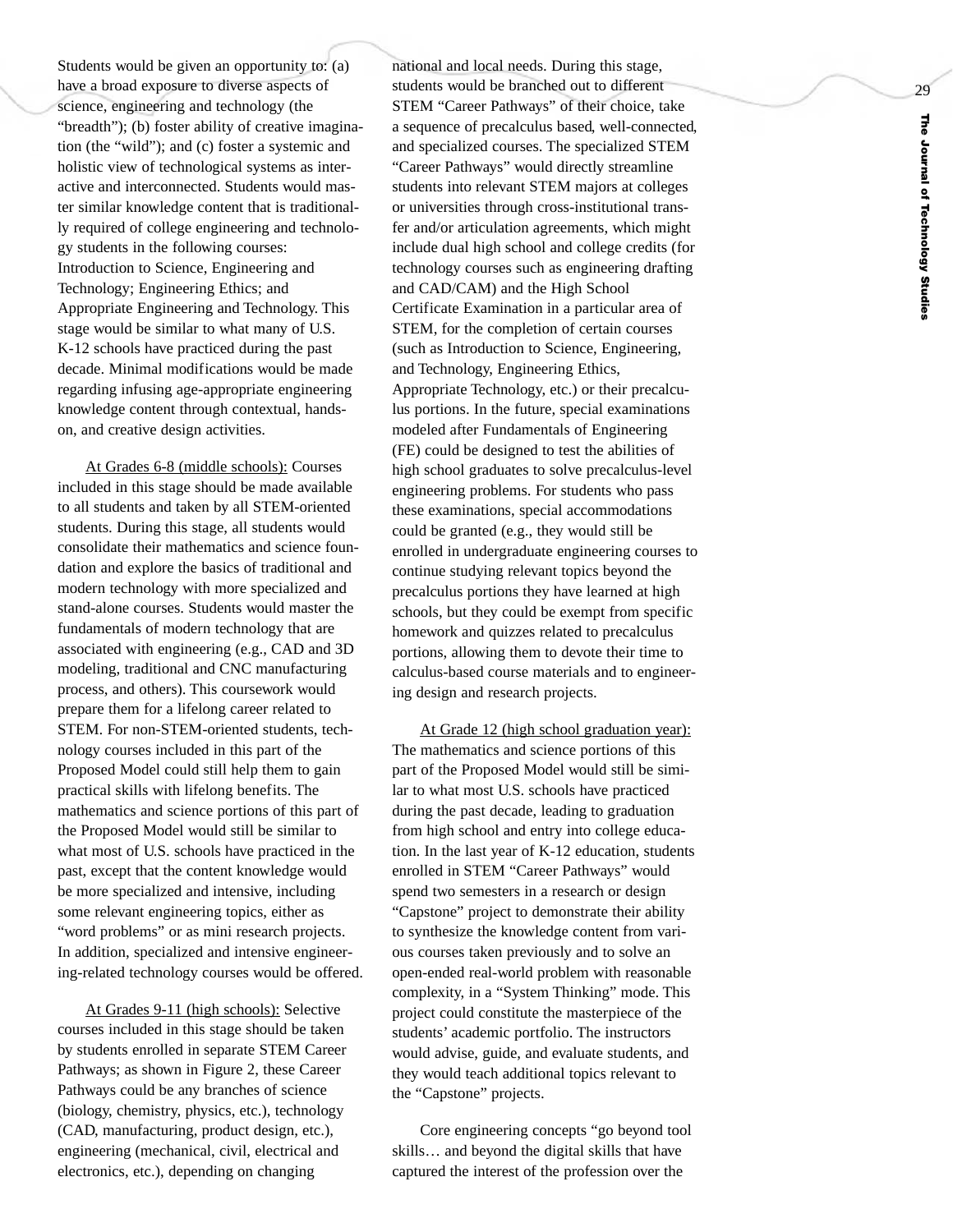past two decades. Tools will change but even more important is the cognitive content and intellectual processes fundamental to effective technological problem solving and literacy" (Sanders, 2008, p. 6). The idea of a precalculus but "hard-core" high school engineering curriculum, the centerpiece of the Proposed Model is feasible. Most basic scientific principles and analytic skills related to engineering design that practical engineers work with on a regular basis are based on precalculus mathematics (trigonometry, algebra, geometry, and functions) with some needs for beginning calculus (integration and differentiation) and substantial needs for linear algebra. Traditionally, "hard-core" engineering topics are taught in lower division courses of undergraduate engineering programs. However, because precalculus mathematic is offered in most U.S. high schools, there is a reasonable possibility that some portions of traditional college-level engineering content knowledge could be downloaded to high school students, in order to streamline their pathway to engineering careers. Therefore, it is feasible to develop and implement a high school engineering curriculum that could be seamlessly connected to college engineering programs.

The Proposed Model for K-12 Engineering Curriculum is designed to solv e the problem of the chronic shortage of engineering graduates in the United States, by offering K-12 students a better preparation for college-level engineering

majors; it can selectively teach high school students appropriate engineering knowledge content (the "precalculus portions"), which up to this point, remain the domain of university undergraduate engineering programs. Adopting this model could allow high school graduates from engineering and technology curricula to have mastered a sufficient amount of engineering analytical skills that are transferable to undergraduate engineering courses, so they could spend a few weeks reviewing the "precalculus portions" of the course materials and then concentrate on the more difficult calculus-based portions. This would (a) give academically challenged high school students a better chance to pursue engineering studies as "early birds" and thus increase the enrollment of domestic students in undergraduate engineering majors; (b) give U.S. undergraduate engineering students the same "early bird" advantage over those in man y other countries; and (c) giv e college engineering professors a better way to manage course schedules. The students would be more adequately prepared to handle, the coursework, and this should improve the quality of undergraduate engineering education and reduce the dropout rate.

### *Second Component - Extracurricular Enrichment Program*

The Extracurricular Enrichment Program could be operated in tw o formats.

| <b>University of</b>                                                                                        | <b>University of Georgia Engineering Foundation Courses</b> |                                       |                                        |                                                                  |                                                 |                                            |                                                       |                                                             |                                                                               |  |
|-------------------------------------------------------------------------------------------------------------|-------------------------------------------------------------|---------------------------------------|----------------------------------------|------------------------------------------------------------------|-------------------------------------------------|--------------------------------------------|-------------------------------------------------------|-------------------------------------------------------------|-------------------------------------------------------------------------------|--|
| Georgia<br><b>Engineering</b><br>Program                                                                    | <b>ENGR</b><br>1120<br><b>Graphics</b><br>& Design          | <b>ENGR</b><br>2120<br><b>Statics</b> | <b>ENGR</b><br>2130<br><b>Dynamics</b> | <b>ENGR</b><br>2140<br><b>Strength</b><br>of<br><b>Materials</b> | <b>ENGR</b><br><b>Fluid</b><br><b>Mechanics</b> | <b>ENGR</b><br>3140<br>Thermo-<br>dynamics | <b>ENGR</b><br>3150<br><b>Heat</b><br><b>Transfer</b> | <b>ENGR</b><br>2920<br><b>Electrical</b><br><b>Circuits</b> | <b>ENGR</b><br>2110<br><b>Engineering</b><br><b>Decision</b><br><b>Making</b> |  |
| <b>B.S.</b> in Agricultural Engineering                                                                     |                                                             |                                       |                                        |                                                                  |                                                 |                                            |                                                       |                                                             |                                                                               |  |
| Electrical &<br><b>Electronic Systems</b>                                                                   |                                                             | $\checkmark$                          | $\checkmark$                           | $\checkmark$                                                     |                                                 |                                            | $\checkmark$                                          | $\checkmark$                                                |                                                                               |  |
| Mechanical<br><b>Systems</b>                                                                                | $\bar{J}$                                                   | $\bar{J}$                             | $\checkmark$                           |                                                                  | $\checkmark$                                    | $\checkmark$                               |                                                       |                                                             |                                                                               |  |
| <b>Natural Resource</b><br>Management                                                                       | $\checkmark$                                                |                                       | $\checkmark$                           |                                                                  | $\checkmark$                                    | $\checkmark$                               |                                                       |                                                             |                                                                               |  |
| <b>Structural Systems</b>                                                                                   |                                                             |                                       |                                        |                                                                  |                                                 |                                            |                                                       |                                                             |                                                                               |  |
| <b>Process Operations</b>                                                                                   |                                                             |                                       |                                        |                                                                  |                                                 |                                            |                                                       |                                                             |                                                                               |  |
| <b>B. S. in Biological Engineering</b>                                                                      |                                                             |                                       |                                        |                                                                  |                                                 |                                            |                                                       |                                                             |                                                                               |  |
| Environmental<br><b>Area of Emphasis</b>                                                                    | ✓                                                           | $\mathcal{I}$                         |                                        |                                                                  | $\checkmark$                                    | $\checkmark$                               | $\checkmark$                                          |                                                             |                                                                               |  |
| <b>Biochemical</b><br><b>Area of Emphasis</b>                                                               | √                                                           | ✓                                     |                                        |                                                                  | √                                               | √                                          |                                                       |                                                             |                                                                               |  |
| <b>Biomedical Area</b><br>of Emphasis<br>• Biomechanics<br><b>Track</b><br>• Instrmentation<br><b>Track</b> | $\checkmark$                                                | √                                     |                                        |                                                                  | $\checkmark$                                    | $\checkmark$                               | $\checkmark$                                          |                                                             |                                                                               |  |

**Table 2. Commonly Shared Undergraduate Lower-Division Engineering Foundation Courses Among Various Engineering Programs at the University of Georgia, Based on Data from Undergraduate Engineering Program Handouts (Available from Room 120, Driftmier Engineering Center, Athens, Georgia 30602).**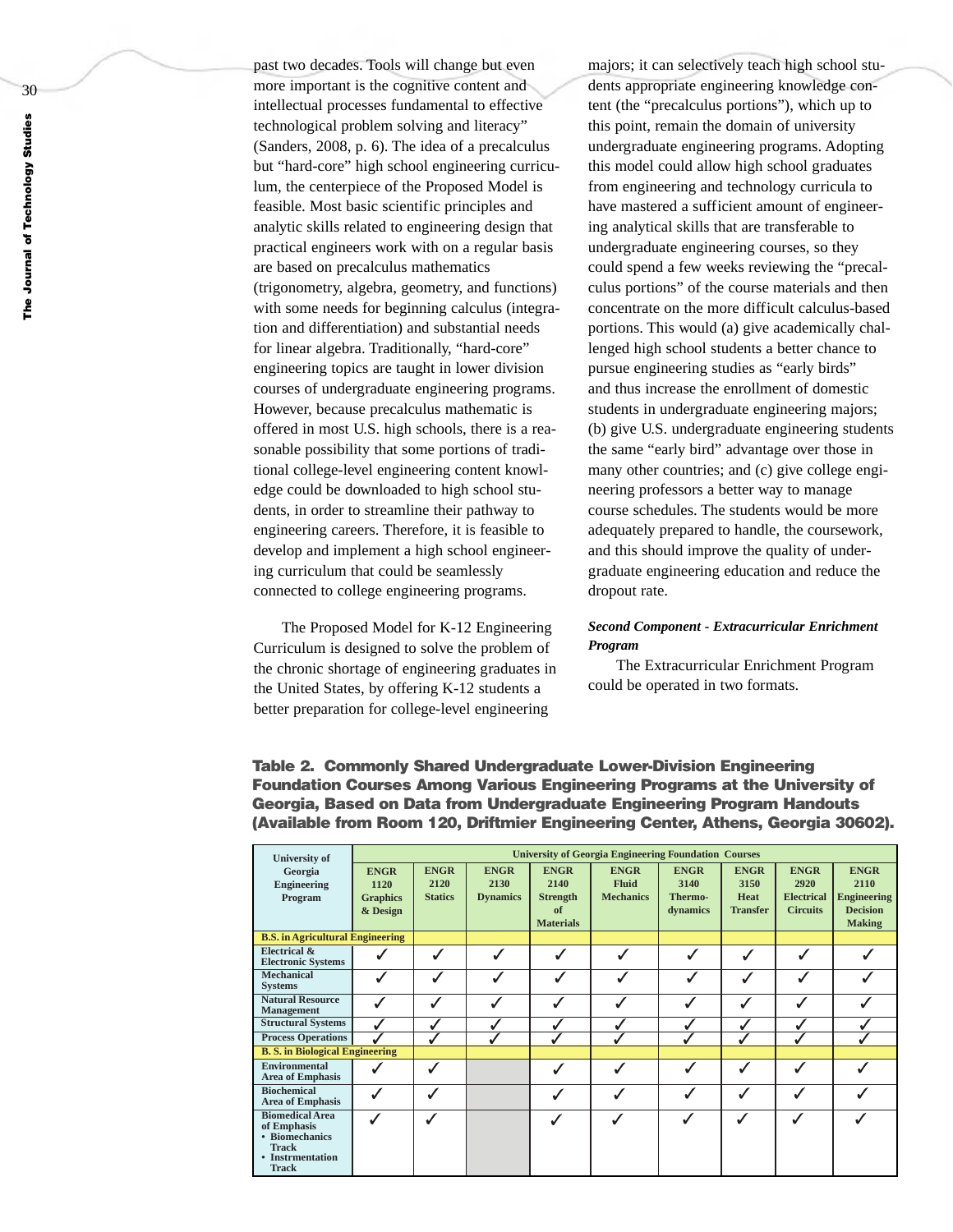## *Infusing Engineering Topics Into K-12 Mathematics and Science Courses.*

In addition to teaching engineering analysis and design through special Career Pathway courses, suitable engineering content could be incorporated into regular middle school and high school mathematics, chemistry, and physics courses, as extra teaching materials, word problems, and simple design projects. For example, in a geometry course, the engineering application of the triangular shapes could be explained to students, such as a triangle is "indestructible," unless the side lengths are changed, the shape would stay intact. In addition, triangular members are widely used in structural design; bridge design projects could be incorporated, with learning materials from the Internet, to study the subject of force equilibrium, to simulate bridge design with West Point Bridge Design software (http://bridgecontest.usma.edu/), and to build a scale model. Moreover, because triangles have one straight edge opposite a shar p corner , they can accommodate different shapes in threedimensional space and are used in the development of irregular or curved surfaces; thus, some topics of engineering sheet-metal design could be taught, giving the students an opportunity to design a transition piece, as shown in Figure 3. In a chemistry course, subjects of material selections could be incorporated. Other appropriate engineering topics could be identified b y engineering and technology faculty and graduate students using well-established criteria, and gradually added to regular K-12 mathematics, physics, and chemistry courses as extra learning materials, through a process of pilot study or other mechanism of pedagogic experiment. This approach is simple, easy to implement, and virtually risk-free. It would not likely cause any disturbance to routine K-12 mathematics and science instruction.

#### *Interdisciplinary Design Projects*

Engineering design projects involving knowledge and skills from a variety of subjects could be implemented through after-school club activities or through training sessions during summer vacations. Such enrichment programs could provide students enrolled in STEM pathways an opportunity to (a) review previously learned scientific principles and skills while learning new ones that are relevant to the design projects; (b) integrate principles and skills from various STEM subjects and non-STEM subjects (e.g., social study, arts.), into practical design



**Figure 3. Examples of circle-to-square transition pieces (sheet-metal connector and restaurant take-home food container).**

solutions; and (c) foster the ability to combine both "analytic reduction" and "system thinking" modes of the engineering design process, for solving real-world problems in a real-world manner . Mativ o and Sirinterlikci (2005) developed an "animatronics" design project for student (Grades 7-12) It included an open-ended and creative project for the design of lifelike entertainment robots or dynamic and interactive animated toys with a mechatronic blob, penguin, robotic trash can, and a human-monster hybrid. These could cruise, wave swords, flip wings, and light eyes, in fun and creative team environments. They combined analytic and design skills from the following different but interconnected fields: (a) mechanical engineering (material and manufacturing process selection, including metals, ceramics, plastics and composites; mechanism design and assembly of levers and cranks, etc.); (b) electronics (actuators, sensors, controls); (c) microcontrollers' structure and programming; (d) emerging technologies, such as muscle wires, air muscles, micro- and nanocontrollers; (e) two- and three-dimensional art (costuming from fabrics to rubber Latex, and modeling), and (f) industrial product design. The implementation of this project indicated that students' academic performance improved through interdisciplinary engineering design activities. See figure 4. In summary, in addition to a Regular Curriculum, an Extracurricular Enrichment Program would be an effective supplement to help consolidate students' master y of fundamental knowledge and creative design ability.

# *Potentially Realistic Students' Learning Outcomes*

For students enrolled in K-12 Engineering Curriculum, when they graduate from high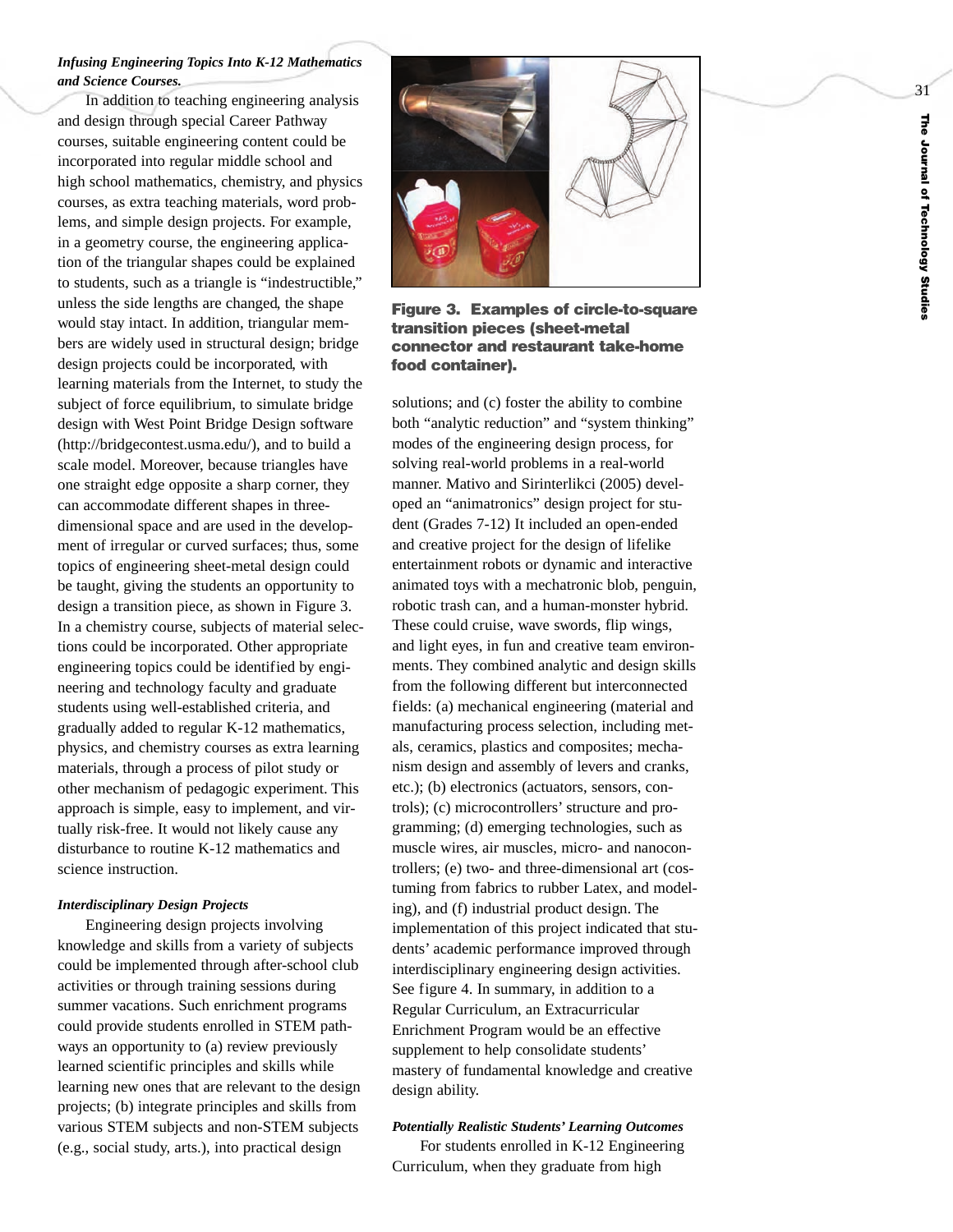

**Figure 4. Sirinterlikci and Mativo's Animatronics project helped students improve STEM learning through inclusion of engineering design (Mativo & Sirinterlikci, 2005a).**

schools, they could realistically be expected to have (a) built a solid foundation in precalculus mathematics and sciences; (b) learned the basics of engineering-related industrial arts and digital modeling and simulation technology; (c) mastered a sufficiently large portion of precalculusbased engineering analytic principles and predictive computational skills; and (d) become familiar with various modes of the engineering design process. These potentially realistic learning outcomes could give these students the freedom to choose any of the following:

- (1) Enrollment in college engineering programs as full-time students with a solid mastery of the precalculus-based portions of foundation courses as well as practical engineering design and research skills; or
- (2) Entr y into job market as technical employees, such as CAD drafters with some entry-level ability to design simple products (e.g., furniture, tools, toys with electronic devices and kitchen appliances with simple circuitry and mechanical components), while enrolling as part-time students in engineering and technology programs, including two-year technical certificate or four-year bachelor of science degrees; or
- (3) Enrollment in non-engineering uni versity undergraduate majors (e.g., science and mathematics) with useful abilities and skills for lifelong career enhancement;

for example, a future scientist or mathematicians would be able to design and prototype devices to facilitate experiments or teaching.

Notice that the aforementioned choices are simply convenient suggestions, and by no means do they constitute any intended idea about "academic tracking. " If the Proposed Model were adequately implemented, then all students enrolled in K-12 STEM Career Pathways ( all types of achie vers), could be better prepared for a science or engineering major at the college le vel. Therefore, the Proposed Model should be considered as an e galitarian (although upward mobile and flexible) model that promotes equal preparation for college engineering majors from an academic perspective; it would be up to the students to choose their Career Pathways. The ultimate purpose of the Proposed Model is to educate new generations of innovative engineers or professionals in other fields. This could be accomplished by launching K-12 students early into engineering studies, so that they could foster analytic and innovative capacities early in life. Moder n engineering education is more complicated than ever before, due to the explosion of new knowledge and technologies, especially those related to digital modeling and simulation. In addition, traditional engineering education has been somehow challenging to students due to heavy requirements on calculus-based mathe matics, physics, and engineering course work. Therefore, engaging students early in the Engineering Career Pathways would make sense. It is not this author' s expectation for K-12 students to become instantaneous robotic designers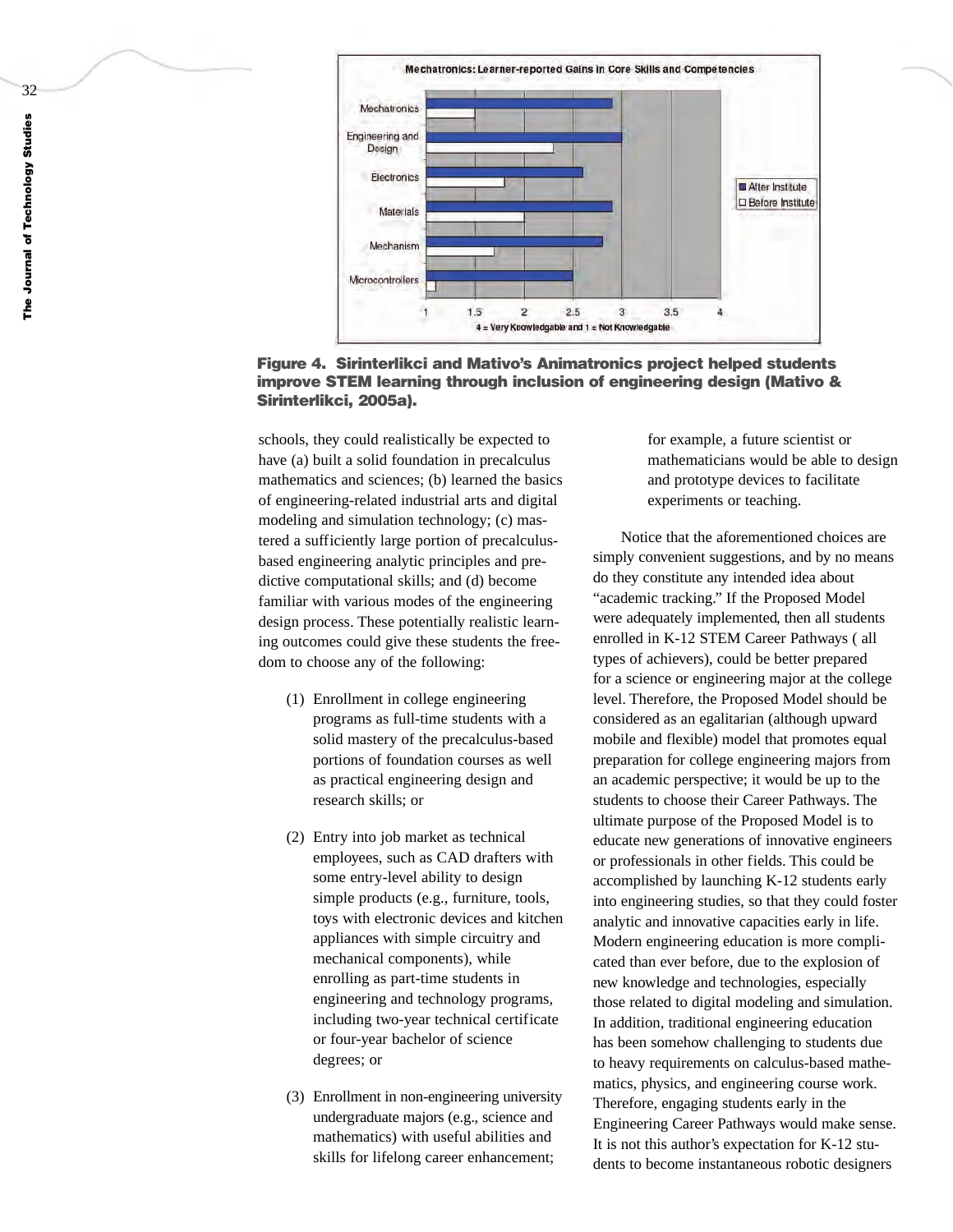or spacecraft engineers (although the highest academic achievers among them should be given adequate preparation for careers of vital national interests). This is generally beyond their cognitive maturity (except in some high-achieving communities where economic and educational conditions might magically allow this to happen); instead, we should aim at matching K-12 engineering and technology education with the cognitive maturity level of average K-12 students. Taking the Mechanical Engineering Career Pathway as an example, they could be expected to graduate from the program with some creative abilities and analytic skills to design and prototype everyday products or systems, with simple mechanical and electronic components (either of their own design or from out-of-shelf selection), which are professionally ready for production or installation; and these could include toys, utensils, furniture, clothing, and fastening devices. This might be doable for average high school graduates. But they should not be expected to design robots except the ver y simple ones using out-of-shelf components. Expecting too much from K-12 students without a reasonable chance to succeed would not be the best way to prepare them for a brilliant engineering career. This line of thinking is compatible with the "everyday technology" idea of broadl y defining "the term technology to include the artifacts of everyday life as well as environments and systems," of "focusing on the technologies of everyday life," and of allowing children to "solve problems of real significance in their lives," which have been explained by Benenson (2001, pp. 730-732), in presenting his 10-year long City Technology project.

#### *Potential Benefits of the Proposed Model*

The Proposed Model' s most important potential benefit is the symbiotic integration of specific engineering analytic knowledge content with various modes of generic engineering design process, for it is self-evident that without teaching K-12 students particular age-appropriate engineering analytic and predictive knowledge content, they could not build a solid foundation of knowledge and skills for further study of engineering at college level. Also, without giving such students opportunities to practice age-appropriate engineering design, they would not be able to synthesize various sets of knowledge and skills into practical solutions of realworld problems and to form appropriate engineering thinking habits. The aim of infusing engineering analytic and predictive principles

and computational skills into a potentially viable K-12 engineering curriculum is NOT to make students instruments of computations, or to encourage rote memorization of engineering analytic principles and computational formulas, or their applications in solving a few simple homework problems in the purely "Analytic Reduction" model (although all of the above are necessary tasks); however the aim is to foster the real ability of solving real-world problems, which involve integration of engineering analytic principles. It also involves, of course, computational formulas, from various subjects, as well as knowledge from art, social and ecological studies, and others, into a "system thinking" model of holistic problem solving. This focus on solving problems could foster students' real ability in innovative engineering design that is based on solid mastery of necessary analytic tools. This would allow them to use the generic engineering design approach to create real-world quality products and systems, which are appropriate to their age, technically feasible, and socially and ecologically appropriate.

#### **Conclusions**

This article has provided a workable framework for defining K-12 age-appropriate engineering knowledge content and an outline for a new paradigm for a streamlined, cohesive, and optimized lifelong STEM education in the United States, with a focus in engineering. For additional details of the Proposed Model, please contact the author at edwardnlocke@yahoo.com. In order to improve K-12 engineering education, the following recommendations and plans are hereby presented for consideration, support, and implementation:

> 1. Organization: Establish a network of stakeholders, to include, (a) government officers in charge of K-12 STEM education at Federal and state levels, (b) leaders of National Centers for Engineering and Technology Education and other institutions of authority in K-12 engineering education, (c) scholars in the fields of engineering and technology education from universities and research institutions, (d) school district administrators and engineering and technology teachers, (e) representatives from the business community and nonprofit organizations, and (f) university engineering students. This network could offer stakeholders an opportunity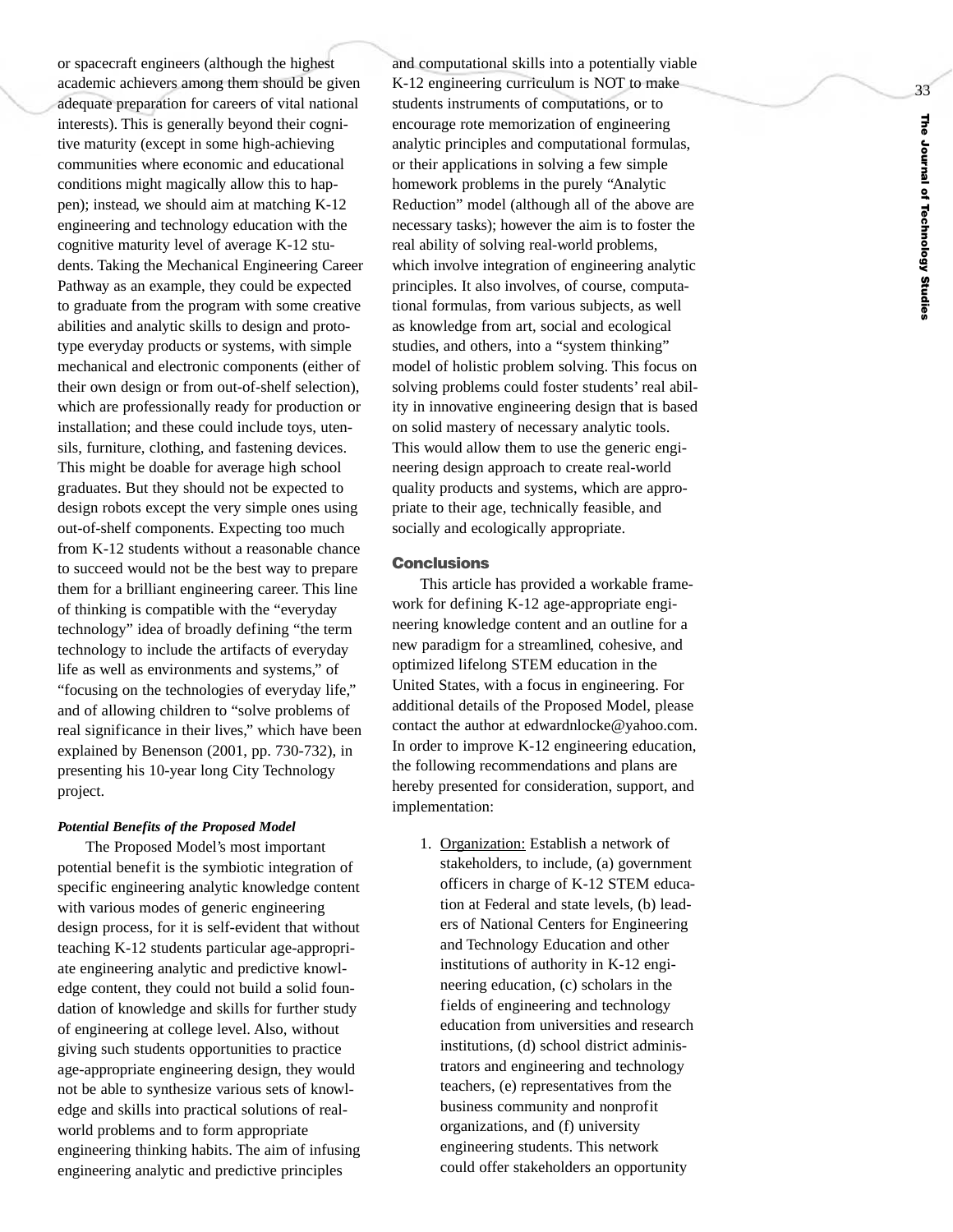34

to discuss specific policies, measures, actions to be taken for the solution of problems listed in the report by the Committee on K-12 Engineering Education (2009). It could also offer them criticism and advice regarding the improvement of the model of the K-12 Engineering Curriculum proposed in this article, so that it could eventually become a collective proposal accepted by all or most of the stakeholders.

2. Research: Continue research on defining K-12 age-appropriate engineering knowledge content from the following subjects: dynamics, strength of materials, material science, heat transfer, thermodynamics, engineering economics, aerodynamics, and mechanism design; this will lead to the eventual publication of *The Handbook of Proposed Engineering Topics with Analytic Principles, Computational Formulas and Units for K-12 Schools (with Reviews for Mathematics and Sciences).* This research constitutes the most important

prerequisite for the implementation of the K-12 Engineering Curriculum proposed in this article. It would be an important reference for the development of K-12 engineering teaching materials and the improvement of K-12 engineering and technology teacher training programs.

3. Pilot study: K-12 schools (especially high schools, including charter schools) could be found to conduct pilot pedagogic experiments to determine the ageappropriateness of all K-12 feasible engineering analytic knowledge content to be identified in the above-mentioned *Handbook* to be published in the near future.

*Edward Locke graduated in 2009 with an Education Specialist degree from the College of Education, Department of Workforce Education, Leadership and Social Foundations at The University of Georgia, Athens.*

### **References**

- Benenson, G. (2001). The unrealized potential of everyday technology as a context for learning. *Journal of Research in Science Teaching, 38* (7), 730-745
- Claxton, A. F., Pannells, T. C., & Rhoads, P. A. (2005). Developmental trends in the creativity of school age children. *Creativity Research Journal, 17* (4), 327-335.
- Committee on K-12 Engineering Education (2009). *Engineering in K-12 education: Understanding the status and improving the prospects.* Washington, DC: National Academy of Engineering and the National Research Council.
- Fleer, M. (2000). Working technologically: Investigations into how young children design and make during technology education. *International Journal of Technology and Design Education, 10*, 43-59.
- Hill, R. B. (2006). New perspectives: Technology teacher education and engineering design. *Journal of Industrial Teacher Education, 43* (3), Retrieved February 2, 2009, from http://scholar.lib.vt.edu/ejournals/JITE/v43n3/hill.html
- Lewis, T. (2007). Engineering education in schools. *International Journal of Engineering Education, 23*(5), 843-852.
- Mativo, J., & Sirinterlikci, A. (2005a). AC 2007-730: *Innovative exposure to engineering basics through mechatronics summer honors program for high school students.* Retrieved January 30, 2009, from http://www.coe.uga.edu/welsf/faculty/mativo/index.html
- Mativo, J., & Sirinterlikci, A. (2005b). *Proceedings of the 2005 American Society for Engineering Education Annual Conference & Exposition: A Cross-disciplinary study via animatronics.* Retrieved January 30, 2009, from http://www.coe.uga.edu/welsf/faculty/mativo/index.html